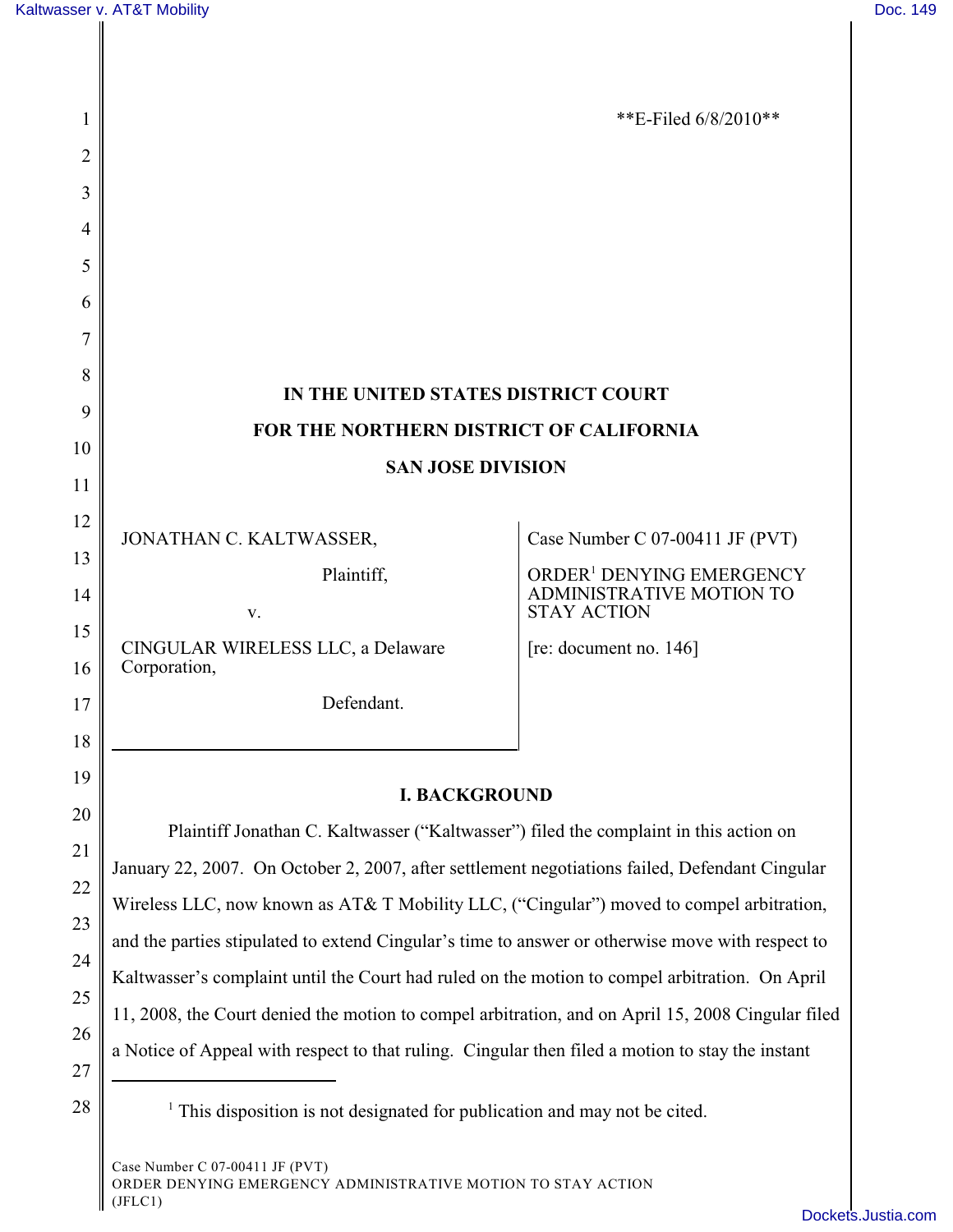1 2 action pending appeal which the Court denied on August 22, 2008. On October 1, 2009, the Ninth Circuit affirmed this Court's order denying the motion to compel arbitration.

3 4 5 6 7 8 9 10 11 12 13 14 15 16 17 18 19 20 21 On February 26, 2010, Kaltwasser filed a motion to certify the proposed plaintiff class. The hearing on Kaltwasser's motion for class certification was scheduled for June 11, 2010.<sup>2</sup> On May 24, 2010, the United States Supreme Court granted *certiorari* in *AT&T Mobility LLC v. Concepcion*, No. 09-893, for the purpose of reviewing, *inter alia*, the Ninth Circuit's decision in *Laster v. AT&T Mobility LLC*, 584 F.3d 849 (9th Cir. 2009)*. AT&T Mobility LLC v. Concepcion*, --- S.Ct. ----, 2010 WL 303962, 78 USLW 3454, 78 USLW 3677, 78 USLW 3687 (U.S. May 24, 2010) (NO. 09-893). The issue presented in *Concepcion* is whether the Federal Arbitration Act ("FAA") preempts the State of California from conditioning the enforcement of an arbitration agreement on the availability of class-wide arbitration. On May 26, 2010, in light of the Supreme Court's decision to grant *certiorari*, Cingular filed the instant "Emergency Administrative Motion to Stay" all pending proceedings in the instant action. The arbitration provision at issue in *Concepcion* was implemented by Cingular in December 2006 and is the same provision that this Court declared unconscionable under California law when it denied Cingular's motions to compel arbitration and for a stay pending appeal. That provision reads, "You and Cingular agree that YOU AND CINGULAR MAY BRING CLAIMS AGAINST THE OTHER ONLY IN YOUR OR ITS INDIVIDUAL CAPACITY, and not as a plaintiff or class member in any purported class or representative proceeding." Order Denying Motion to Compel Arbitration at 2. The FAA preemption argument raised by Cingular in *Concepcion* is identical to that rejected by this Court and by the Ninth Circuit.

22

## **II. LEGAL STANDARD**

23 24 25 The power to grant a stay in pending litigation is incidental to the power inherent in every court to control the disposition of the cases on its docket. *Landis v. North American Co.*, 299 U.S. 248, 254-55, 57 S.Ct. 163, 81, L.Ed. 153 (1936). In an exercise of that discretion, the Court

26 27

 $2$  On June 3, 2010, the Court continued the scheduled hearing on Kaltwasser's motion for class certification from June 11 to July 2 to permit orderly consideration of the instant motion to stay.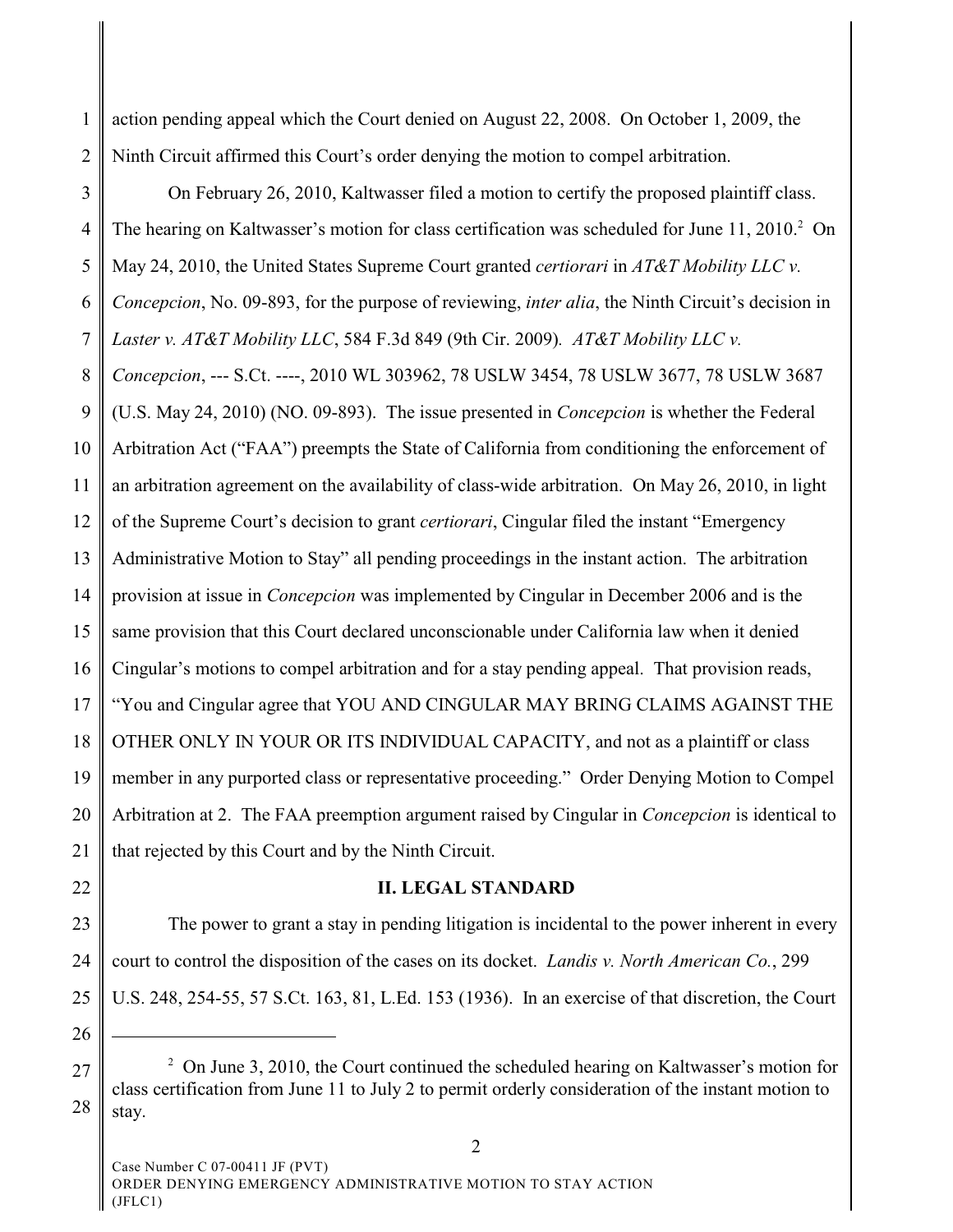1 2 3 4 5 6 7 8 9 10 11 12 must weigh "the competing interests which will be affected by the granting or refusal to grant a stay." *Lockyer v. Mirant Corp*., 398 F.3d 1098, 1110 (9th Cir.2005), citing *CMAX Inc. v. Hall,* 300 F.2d 265, 268 (9th Cir. 1962). "Among those competing interests are the possible damage which may result from the granting of a stay, the hardship or inequity which a party may suffer in being required to go forward, and the orderly course of justice measured in terms of the simplifying or complicating of issues, proof, and questions of law which could be expected to result from a stay." *Id.* "The proponent of a stay bears the burden of establishing its need." *Clinton v. Jones,* 520 U.S. 681, 708, 117 S.Ct. 1636, 137 L.Ed.2d 945 (1997). The moving party "must make out a clear case of hardship or inequity in being required to go forward." *Lockyer,* 398 F.3d at 1109*,* quoting *Landis,* 299 U.S. at 255. "Only in rare circumstances will a litigant in one case be compelled to stand aside while a litigant in another settles the rule of law that will define the rights of both. *Id.* at 1109-10, quoting *Landis*, 299 U.S. at 255.

13

## **III. DISCUSSION**<sup>3</sup>

14 15 16 17 18 19 Cingular requests that the Court stay the instant action indefinitely pending the Supreme Court's resolution of *Concepcion* to avoid unnecessary burden and prejudice to Cingular, as well as to prevent waste of judicial resources. Cingular asserts that if the Supreme Court reverses the Ninth Circuit's holding in *Laster* and concludes that the FAA requires the enforcement of its 2006 arbitration provision no class could be certified in this case because Kaltwasser would not be able to satisfy the requirements of Fed. R. Civ. P. 23(a). *Id.* (providing that a plaintiff seeking

<sup>22</sup> 23 24 25 <sup>3</sup> Kaltwasser contends that the instant motion to stay should be denied because Cingular improperly noticed it as an administrative matter. "A motion to stay all litigation proceedings is not an 'administrative matter' suitable for expedited and summary disposition pursuant to Local Rule 7-11." *Morgenstein v. AT&T Mobility LLC*, No. CV 09-3173 SBA, 2009 WL 3021177, at \*1 (Sept. 17, 2009), quoting *Omoregie v. Boardwalk Auto Center, Inc.,* No. C 07-3884(PJH), 2008 WL 4792643 (N.D. Cal. Oct.31, 2008) (Hamilton, J.), Slip Op. at \*1; *Advanced Internet Technologies, Inc. v. Google Inc.,* Nos. C-05-02579 RMW, C-05-02885 RMW, 2006 WL 889477, at \*1 (N.D. Cal. Apr. 5, 2006) ("A request for a stay in a putative class action is hardly

<sup>26</sup> the sort of minor administrative matter that is appropriate for treatment under Civil L.R.

<sup>27</sup> 28 7-10(b)"). However, in light of the lack of prejudice to Kaltwasser who filed an opposition to Cingular's motion and this Court's preference not to place form before substance, the Court will consider Cingular's motion.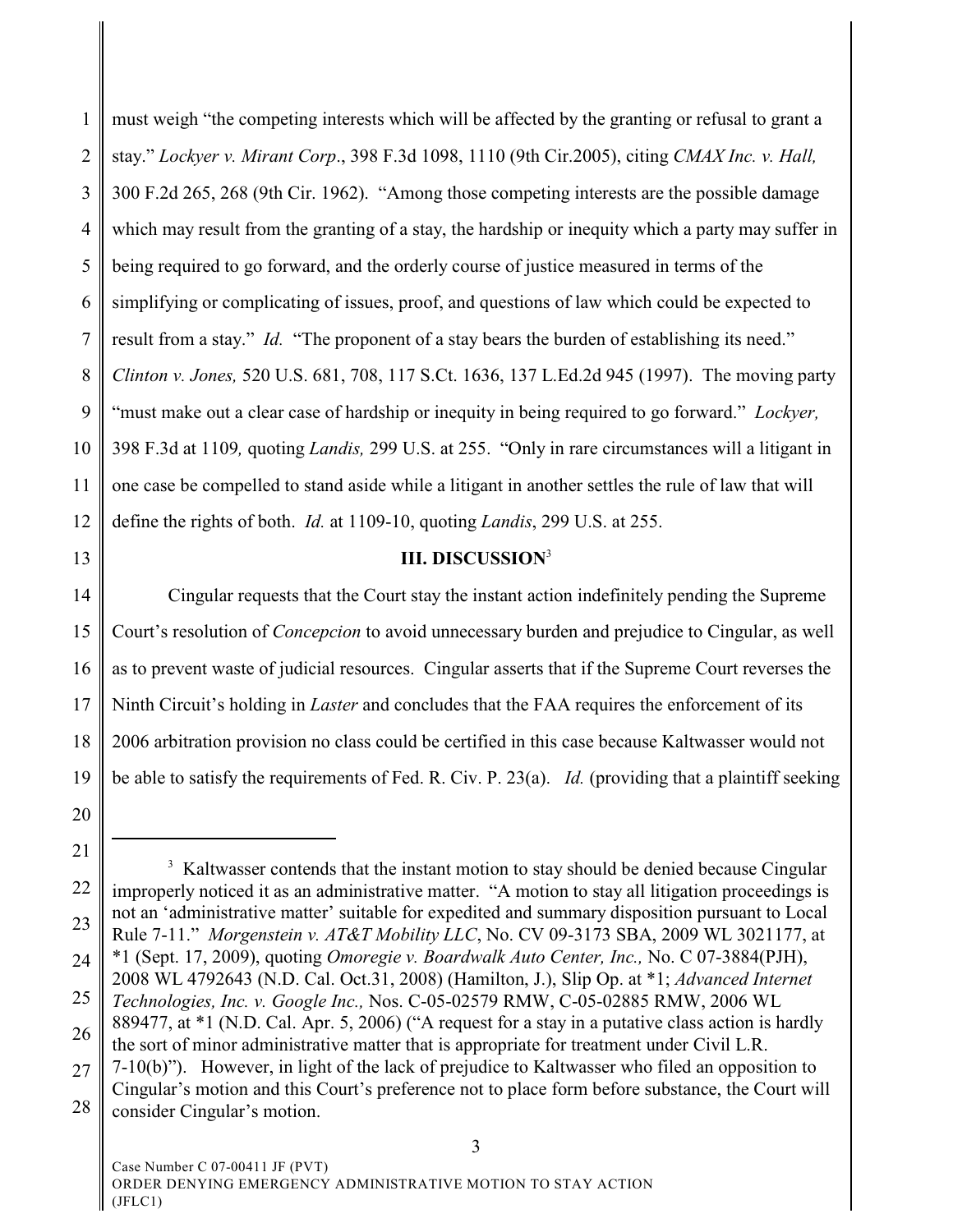1 2 3 4 5 6 to bring a class action has the burden of showing that: (1) the class is so numerous that joinder of all members is impracticable; (2) there are questions of law or fact common to the class; (3) the claims or defenses of the representative parties are typical of the claims or defenses of the class; and (4) the representative parties will fairly and adequately protect the interests of the class); *see also Dukes v. Wal-Mart, Inc.,* 509 F.3d 1168, 1176 (9th Cir. 2007). For several reasons, the Court finds Cingular's assertion unpersuasive.

7 8 9 10 11 12 13 14 15 16 17 18 19 20 21 First, if the Supreme Court affirms the Ninth Circuit's holding in *Laster*, Kaltwasser's motion for class certification will be unaffected. Cingular does not contest this point. Second, even if the Supreme Court reverses the Ninth Circuit's holding and finds that California law is preempted by the FAA, it is far from clear that no class could be certified in the instant action. This Court previously determined – a determination that the Ninth Circuit affirmed – that Kaltwasser himself effectively rejected the December 2006 arbitration provision. *Kaltwasser v. Cingular Wireless, LLC*, 350 Fed.Appx. 108, 109 (9th Cir. 2009) (holding that "because Kaltwasser effectively rejected the revised arbitration agreement, it is only the original agreement that is applicable here"). Accordingly, the provision at issue in *Concepcion* does not apply to Kaltwasser. While the Supreme Court's determination in *Concepcion* obviously will affect the rights of certain members of the proposed class in the instant action – including those purported plaintiffs who did not reject the December 2006 clause or terminated their Cingular service contracts after the December 2006 arbitration clause took effect<sup>4</sup> – its effect would not be to prevent the certification of *any* plaintiff class. At most, as Kaltwasser contends, it would narrow the scope of any class.

22 23 24 25 Cingular argues that a class consisting of customers who rejected the December 2006 arbitration clause could not be certified because: (1) it would "require time-consuming individual inquiries of putative class members, precluding the class from being realistically ascertainable," Motion at 3; (2) "individualized questions on the threshold issue of arbitration alone would

26 27

<sup>&</sup>lt;sup>4</sup> Kaltwasser's proposed class includes "all Cingular customers who contracted with Cingular wireless phone services on or after March 1, 2006 in the State of California." Complaint ¶ 35.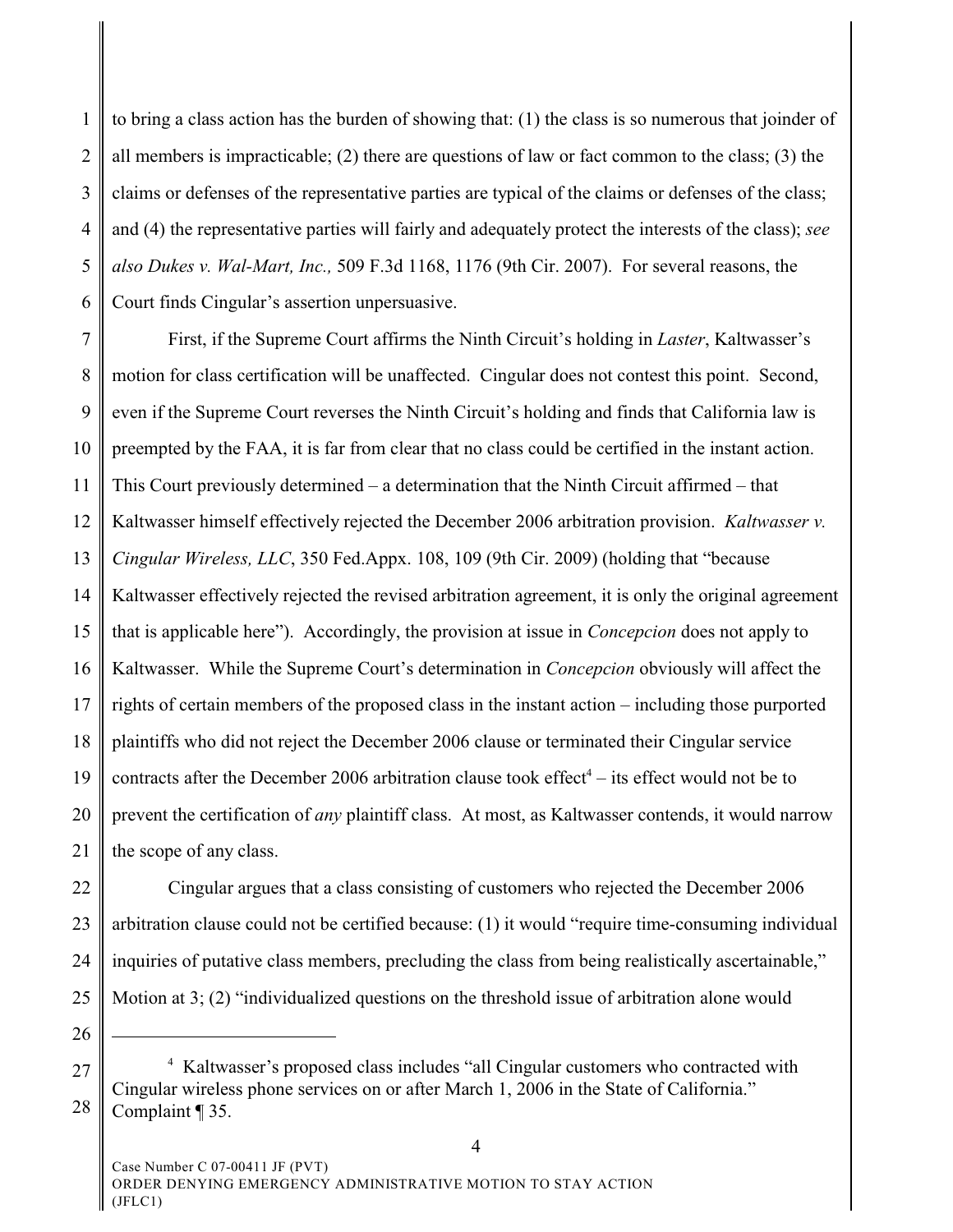1 2 3 4 5 6 overwhelm [or predominate] any common or legal factual questions among the putative class members," *id.* at 4; and (3) the necessity of an individualized inquiry into whether a class member had the right to reject the 2006 arbitration agreement and effectively exercised that right would make Kaltwasser's proposed class action "flunk the manageability test." *Id.* Each of these arguments assumes that the Court would have to engage in a fact-intensive determination as to whether each class member effectively rejected the December 2006 arbitration agreement.<sup>5</sup>

7 8 9 10 11 12 13 14 15 16 However, the Court already has determined that the form Wireless Service Agreement provided by Cingular to its customers prior to December 2006 included the right to reject any amendments, including the revised arbitration clause, and hold Cingular to the terms of the original contract. Order Denying Motion to Compel Arbitration at 7 n. 5 ("Although the Wireless Service Agreement provides that Kaltwasser has the right to accept any amendments or reject the amendments and hold Cingular to the terms of the original contract, the Amendment specifies no means of rejecting the modified terms, other than cancelling service.") Accordingly, because each purported class member received the same form contract from Cingular, it is questionable whether the Court would need to engage in an individualized inquiry as to whether a purported class member had the right to reject the concerned provision.

17 18 19 20 21 22 23 24 In addition, Cingular has stipulated that its electronic files contain the account records for all purported class members. Under these circumstances, even if some type of individualized inquiry as to whether a purported class member effectively rejected the December 2006 arbitration clause were required, it well may be, as contended by Kaltwasser, that a "simple reference" to Cingular's electronic files "will show the subscribers who rejected the December 2006 arbitration clause." Opposition at 3. Kaltwasser concedes that any potential class member who has not communicated his or her rejection to Cingular by now "would be out of time to do so." *Id.* 

25

"[A] stay pending the resolution of an appeal in another case should be denied where it is

<sup>28</sup> <sup>5</sup> This Order is not intended to be an advisory ruling with respect to any future motion for class certification.